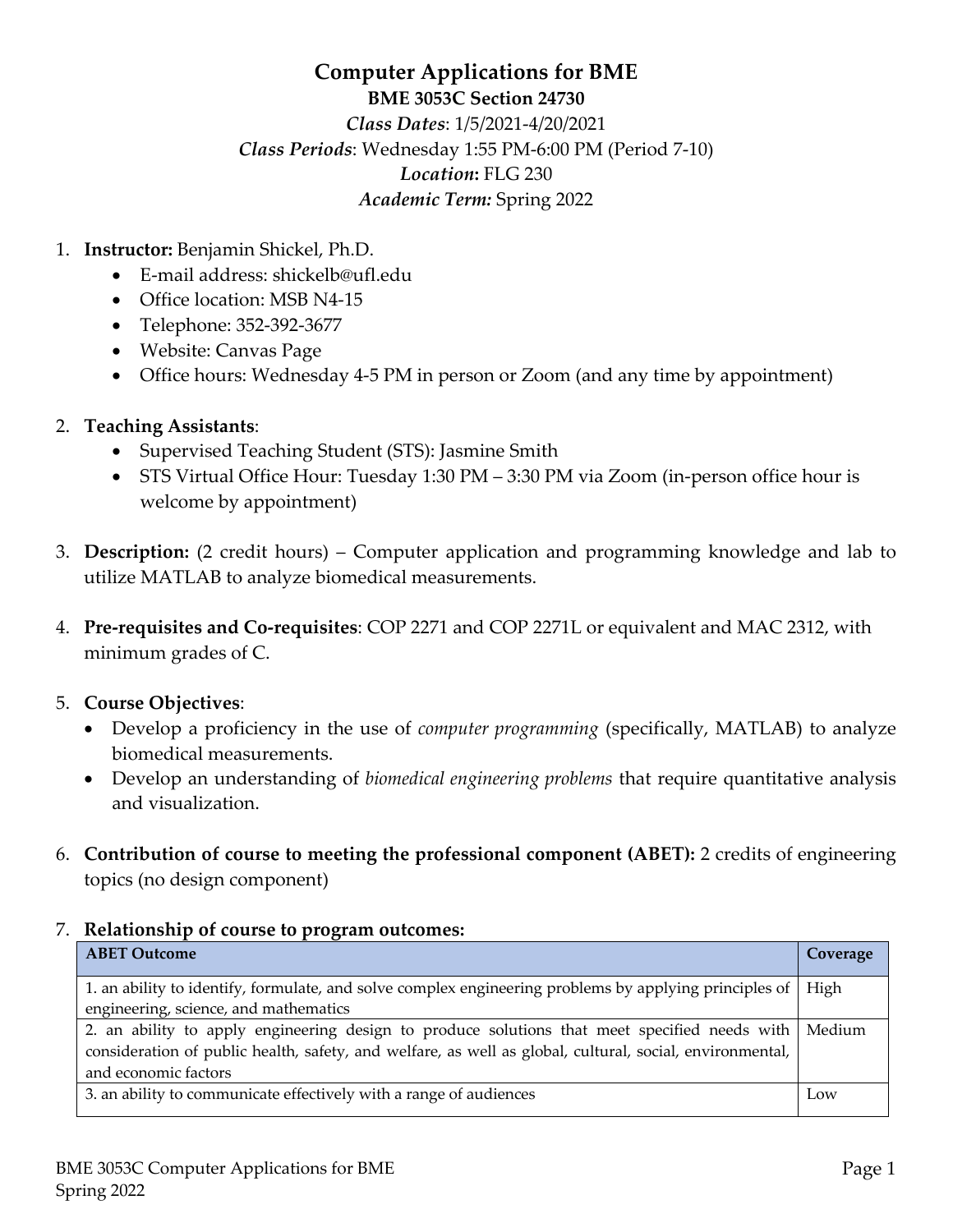| 4. an ability to recognize ethical and professional responsibilities in engineering situations and make |        |  |
|---------------------------------------------------------------------------------------------------------|--------|--|
| informed judgments, which must consider the impact of engineering solutions in global, economic,        |        |  |
| environmental, and societal contexts                                                                    |        |  |
| 5. an ability to function effectively on a team whose members together provide leadership, create a     |        |  |
| collaborative and inclusive environment, establish goals, plan tasks, and meet objectives               |        |  |
| 6. an ability to develop and conduct appropriate experimentation, analyze and interpret data, and use   |        |  |
| engineering judgment to draw conclusions                                                                |        |  |
| 7. an ability to acquire and apply new knowledge as needed, using appropriate learning strategies       |        |  |
|                                                                                                         | Medium |  |

8. **Class/laboratory schedule**: Each week, you will have one ~50-minute recorded video lecture (recommend viewing at least twice) before the optional open discussion session on Wednesday.

# 9. **Material and Supply Fees**: N/A

# 10. **Textbooks and Software Required**

- No required textbook
- Lecture slides will be provided
- Software: MATLAB (info.apps.ufl.edu, in CSE Active Learning Lab, or buy student license)

#### 11. **Recommended Reading (not required to purchase)**:

- a. MATLAB, A Practical Introduction to Programming and Problem Solving
- Author: Stormy Attaway
- Publication date and edition:  $2018$ ,  $5<sup>th</sup>$  edition
- ISBN number: 9780128154793
- b. MATLAB Programming for Biomedical Engineers and Scientists 1st Edition
- Author: Andrew King, Paul Aljabar
- Publication date and edition:  $2017$ ,  $1st$  edition
- ISBN Number: 978-0128122037
- Link: https://issuu.com/nadirchine/docs/matlab-programming-biomedical-engin

#### 12. **Course Outline:** tentative schedule, subject to change.

| Week           | Module         | Topic                            | <b>HW</b>       | Quiz   | Project           |
|----------------|----------------|----------------------------------|-----------------|--------|-------------------|
|                |                | Part 1: Fundamentals             |                 |        |                   |
|                | M1             | Welcome & Course Logistics       | HW <sub>1</sub> | Quiz 1 |                   |
| $\overline{2}$ | M <sub>2</sub> | <b>MATLAB</b> Basics             | HW <sub>2</sub> | Quiz 2 | Mingle & Team Up  |
| 3              | M <sub>3</sub> | <b>Vectors and Matrices</b>      | HW <sub>3</sub> | Quiz 3 |                   |
| 4              | M <sub>4</sub> | <b>Matrix Operations</b>         | HW <sub>4</sub> | Quiz 4 | <b>Brainstorm</b> |
| 5              | M <sub>5</sub> | <b>Matrix Vector Computation</b> | HW <sub>5</sub> | Quiz 5 |                   |
| 6              | M6             | Function                         | HW <sub>6</sub> | Quiz 6 | Data              |
| 7              |                | Midterm Review                   |                 |        |                   |
| 8              |                | Midterm Exam (2/23)              |                 | Exam   |                   |
|                |                | Part 2: Applications             |                 |        |                   |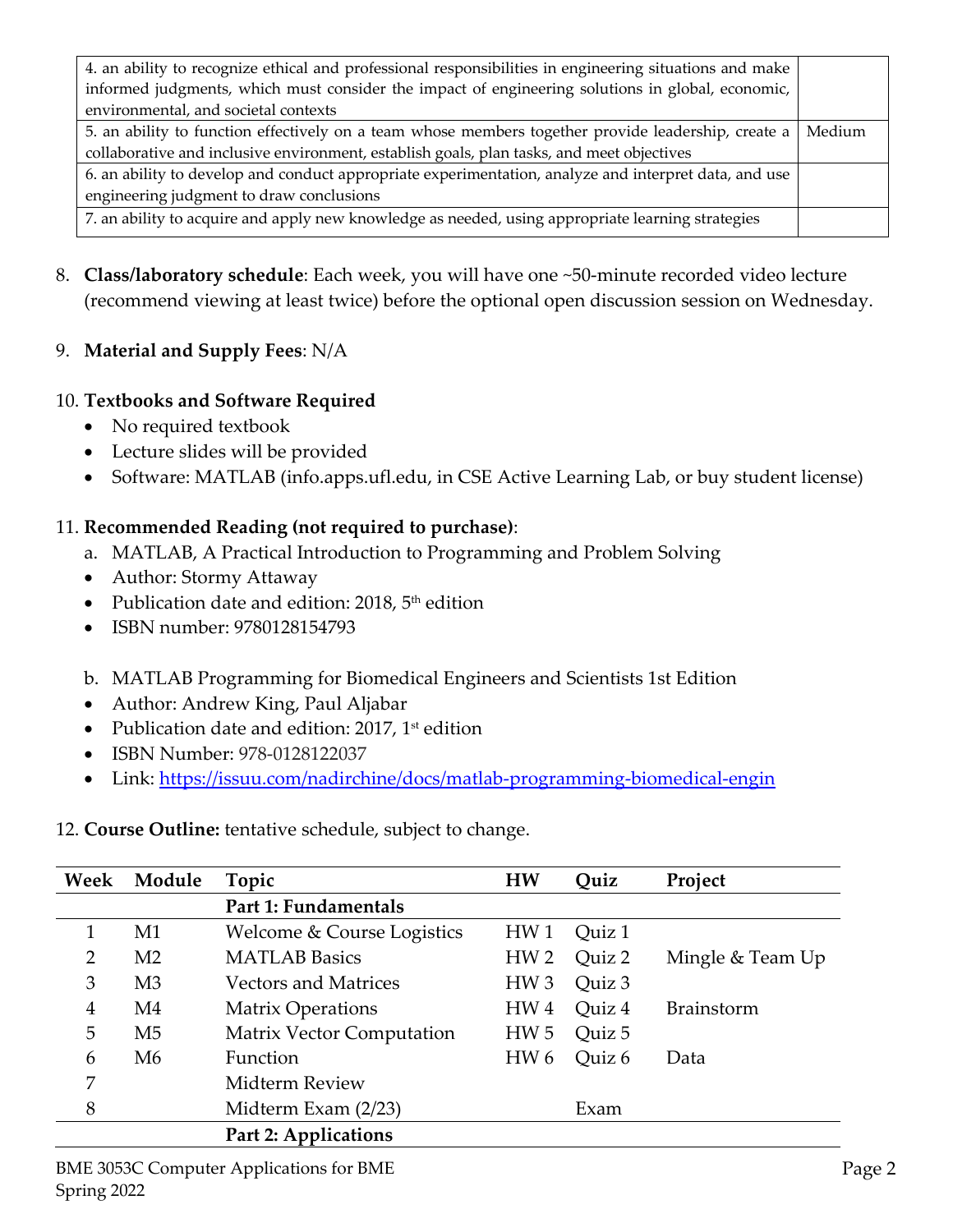| 9  | M7              | Machine Learning            | HW 7            | Quiz 7  | Proposal          |
|----|-----------------|-----------------------------|-----------------|---------|-------------------|
| 10 | M8              | <b>Image Display</b>        | HW <sub>8</sub> | Quiz 8  |                   |
| 11 | M9              | Image Filtering             | HW 9            | Quiz 9  | Introduction      |
| 12 | M10             | <b>Edge Detection</b>       | HW10            | Quiz 10 |                   |
| 13 | M11             | <b>Fourier Transform</b>    | HW11            | Quiz 11 | Methodology       |
| 14 | M <sub>12</sub> | <b>Signal Processing</b>    | HW12            | Ouiz 12 |                   |
| 15 |                 | Project Teamwork            |                 |         | Code and Results  |
| 16 |                 | <b>Project Presentation</b> |                 |         | Report (due 4/27) |
|    |                 |                             |                 |         |                   |

#### 13. **Attendance and Expectations**:

Attendance:

- a. View the recorded lecture videos (recommend twice).
- b. Attendance to hybrid sessions is optional.
- c. Attend office hours if having questions.
- d. If a student who is withheld from campus attends class, the student should be asked to leave the classroom and be reported to the Dean of Students Office. Students can make up class by viewing the recorded lecture videos and make an appointment with the instructor and the STS.

Expectations:

- Schedule "lecture time" for yourself.
- Complete the course activities (lecture videos, quiz, homework) on time.
- Every week's module will be available on **Wednesday at 4 PM of the week before** via Canvas.
- Turn in homework on time (**Quiz due every Wednesday 4 PM, Assignments due every Saturday 11:59 PM**)
- Write your own code. Do not copy code from others (Code plagiarism will be checked)
- Better late than never
- Ask for help if you need it (instructor and TA hold office hours every week)

Late Policy:

• To address the potential late submission of assignments (homework, quiz, project), we will give a free late submission for the first time. From the second time and on, (number of late minutes \* 0.1 points) will be deducted from the 20 points of your homework or 10 points of your quiz, e.g. 30 min late =  $30 * 0.1 = 3$  points from  $20 = 17$  points if you did not make any mistakes.

# 14. **Evaluation of Grades**:

| Assignments          | <b>Percentage of Final Grade</b> |
|----------------------|----------------------------------|
| Homework (12)        | 40%                              |
| Onramp Course        | 10%                              |
| Quizzes (12)         | 10%                              |
| Midterm Exam         | 20%                              |
| <b>Final Project</b> | 20%                              |
| Total                | $100\%$                          |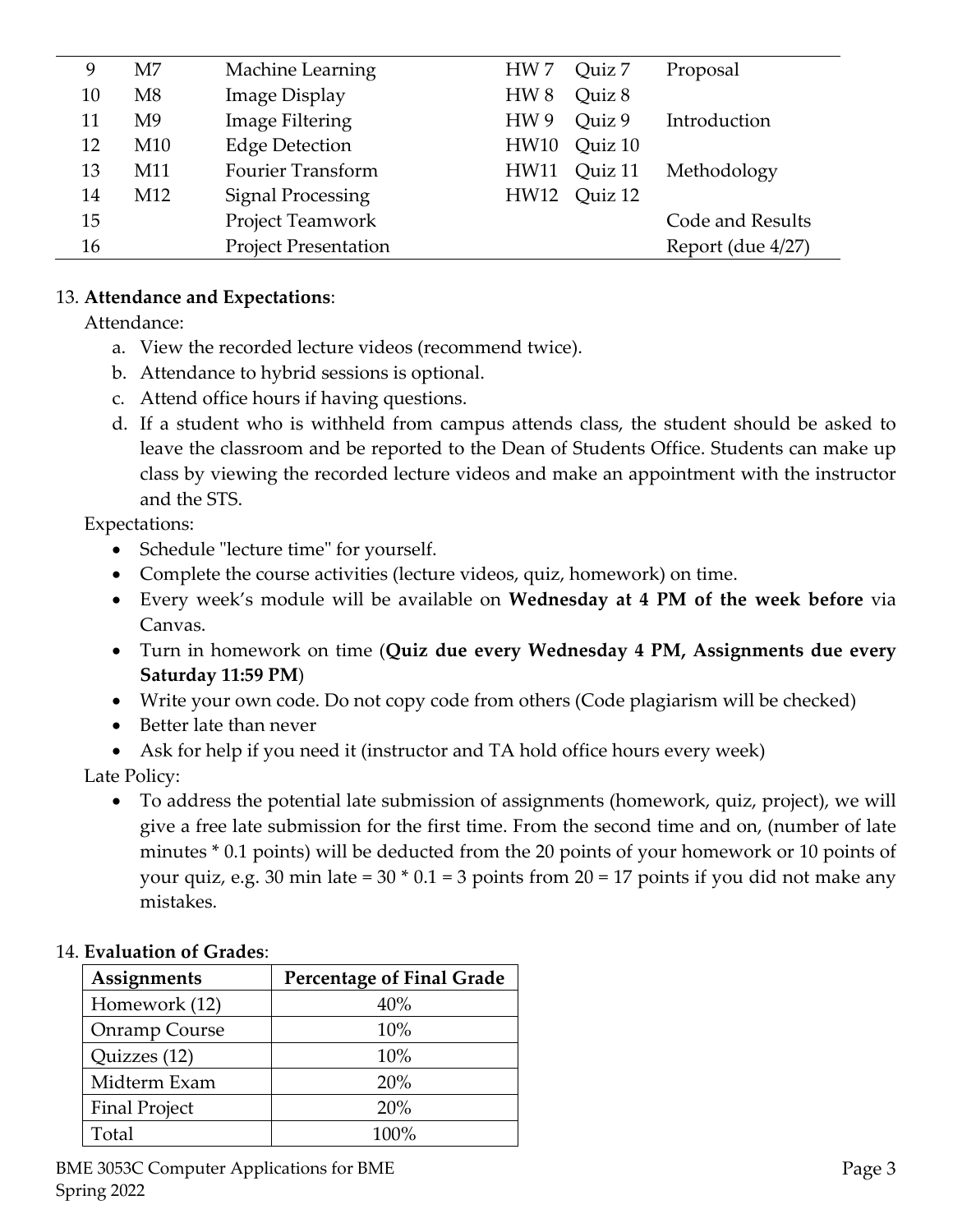#### 15. **Grading Scale**:

| <b>Points</b>    | Grade        | <b>Grade Points</b> |
|------------------|--------------|---------------------|
| $93.00 - 100.00$ | A            | 4.00                |
| $90.00 - 92.99$  | $A-$         | 3.67                |
| $87.00 - 89.99$  | B+           | 3.33                |
| $83.00 - 86.99$  | B            | 3.00                |
| $80.00 - 82.99$  | B-           | 2.67                |
| $77.00 - 79.99$  | C+           | 2.33                |
| $73.00 - 76.99$  | $\mathsf{C}$ | 2.00                |
| $70.00 - 72.99$  | $C-$         | 1.67                |
| $67.00 - 69.99$  | $D+$         | 1.33                |
| $63.00 - 66.99$  | D            | 1.00                |
| $60.00 - 62.99$  | D-           | 0.67                |
| $0 - 59.99$      | F            | 0.00                |

A C- will not be a qualifying grade for critical tracking courses. In order to graduate, students must have an overall GPA and an upper-division GPA of 2.0 or better (C or better). Note: a Caverage is equivalent to a GPA of 1.67, and therefore, it does not satisfy this graduation requirement. For more information on grades and grading policies, please visit: https://catalog.ufl.edu/UGRD/academic-regulations/grades-grading-policies/

16. **Make-up Exam Policy** – Exams can be rescheduled for an individual due to sickness or religious holidays. The instructor *must* be notified in advance.

# 17. **Students Requiring Accommodations**

Students with disabilities requesting accommodations should first register with the Disability Resource Center (352-392-8565, https://www.dso.ufl.edu/drc) by providing appropriate documentation. Once registered, students will receive an accommodation letter which must be presented to the instructor when requesting accommodation. Students with disabilities should follow this procedure as early as possible in the semester.

# 18. **Course Evaluation**

Students are expected to provide professional and respectful feedback on the quality of instruction in this course by completing course evaluations online via GatorEvals. Guidance on how to give feedback in a professional and respectful manner is available at https://gatorevals.aa.ufl.edu/students/. Students will be notified when the evaluation period opens, and can complete evaluations through the email they receive from GatorEvals, in their Canvas course menu under GatorEvals, or via https://ufl.bluera.com/ufl/. Summaries of course evaluation results are available to students at https://gatorevals.aa.ufl.edu/public-results/.

# 19. **Online Course Recording**

BME 3053C Computer Applications for BME Spring 2022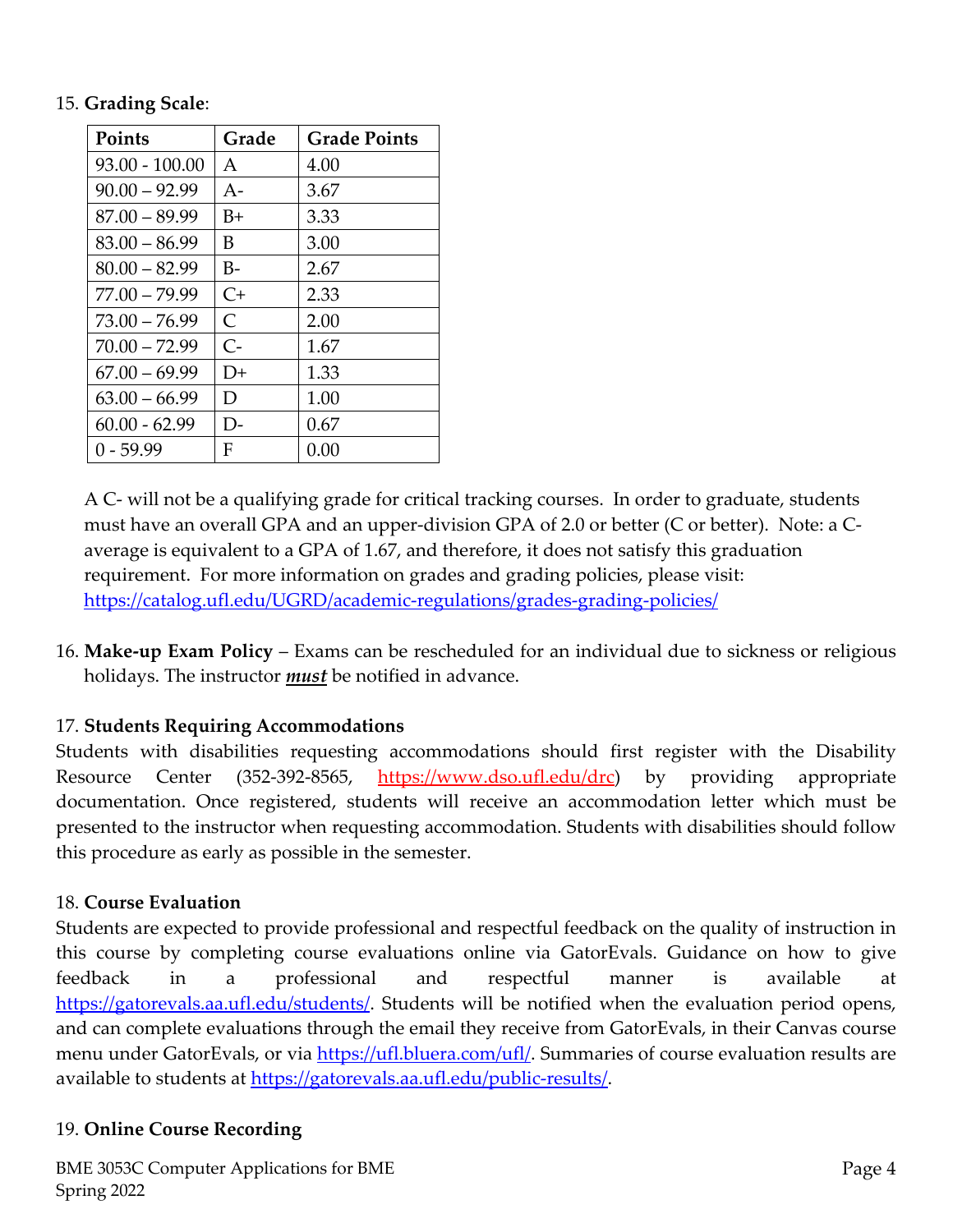Our class sessions may be audio visually recorded for students in the class to refer back and for enrolled students who are unable to attend live. Students who participate with their camera engaged or utilize a profile image are agreeing to have their video or image recorded. If you are unwilling to consent to have your profile or video image recorded, be sure to keep your camera off and do not use a profile image. Likewise, students who un-mute during class and participate orally are agreeing to have their voices recorded. If you are not willing to consent to have your voice recorded during class, you will need to keep your mute button activated and communicate exclusively using the "chat" feature, which allows students to type questions and comments live. The chat will not be recorded or shared. As in all courses, unauthorized recording and unauthorized sharing of recorded materials is prohibited.

# 20. **In-Class Recording**

Students are allowed to record video or audio of class lectures. However, the purposes for which these recordings may be used are strictly controlled. The only allowable purposes are (1) for personal educational use, (2) in connection with a complaint to the university, or (3) as evidence in, or in preparation for, a criminal or civil proceeding. All other purposes are prohibited. Specifically, students may not publish recorded lectures without the written consent of the instructor.

A "class lecture" is an educational presentation intended to inform or teach enrolled students about a particular subject, including any instructor-led discussions that form part of the presentation, and delivered by any instructor hired or appointed by the University, or by a guest instructor, as part of a University of Florida course. A class lecture does not include lab sessions, student presentations, clinical presentations such as patient history, academic exercises involving solely student participation, assessments (quizzes, tests, exams), field trips, private conversations between students in the class or between a student and the faculty or lecturer during a class session.

Publication without permission of the instructor is prohibited. To "publish" means to share, transmit, circulate, distribute, or provide access to a recording, regardless of format or medium, to another person (or persons), including but not limited to another student within the same class section. Additionally, a recording, or transcript of a recording, is considered published if it is posted on or uploaded to, in whole or in part, any media platform, including but not limited to social media, book, magazine, newspaper, leaflet, or third party note/tutoring services. A student who publishes a recording without written consent may be subject to a civil cause of action instituted by a person injured by the publication and/or discipline under UF Regulation 4.040 Student Honor Code and Student Conduct Code.

# 21. **University Honesty Policy**

UF students are bound by The Honor Pledge which states, "We, the members of the University of Florida community, pledge to hold ourselves and our peers to the highest standards of honor and integrity by abiding by the Honor Code. On all work submitted for credit by students at the University of Florida, the following pledge is either required or implied: "On my honor, I have neither given nor received unauthorized aid in doing this assignment." The Honor Code (https://sccr.dso.ufl.edu/policies/student-honor-code-student-conduct-code/) specifies a number of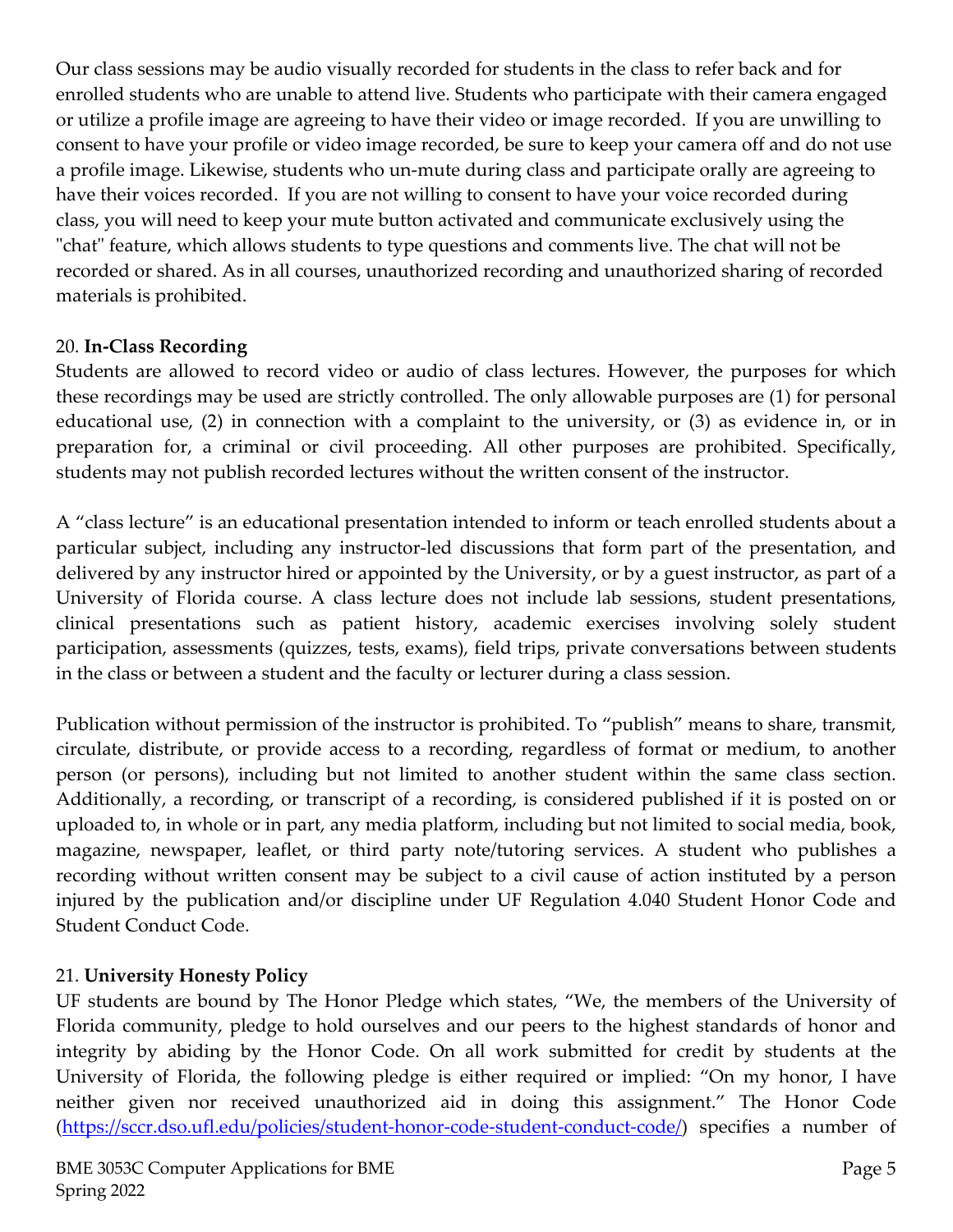behaviors that are in violation of this code and the possible sanctions. Furthermore, you are obligated to report any condition that facilitates academic misconduct to appropriate personnel. If you have any questions or concerns, please consult with the instructor or TAs in this class.

# 22. **Commitment to a Safe and Inclusive Learning Environment**

The Herbert Wertheim College of Engineering values broad diversity within our community and is committed to individual and group empowerment, inclusion, and the elimination of discrimination. It is expected that every person in this class will treat one another with dignity and respect regardless of gender, sexuality, disability, age, socioeconomic status, ethnicity, race, and culture.

If you feel like your performance in class is being impacted by discrimination or harassment of any kind, please contact your instructor or any of the following:

- Your academic advisor or Graduate Program Coordinator
- Jennifer Nappo, Director of Human Resources, 352-392-0904, jpennacc@ufl.edu
- Curtis Taylor, Associate Dean of Student Affairs, 352-392-2177, taylor@eng.ufl.edu
- Toshikazu Nishida, Associate Dean of Academic Affairs, 352-392-0943, nishida@eng.ufl.edu

# 23. **Health and Wellness**

You are expected to wear approved face coverings at all times during class and within buildings even if you are vaccinated. Please continue to follow healthy habits, including best practices like frequent hand washing. Following these practices is our responsibility as Gators.

If you are sick, stay home and self-quarantine. Please visit the UF Health Screen, Test & Protect website about next steps, retake the questionnaire and schedule your test for no sooner than 24 hours after your symptoms began. Please call your primary care provider if you are ill and need immediate care or the UF Student Health Care Center at 352-392-1161 (or email covid@shcc.ufl.edu) to be evaluated for testing and to receive further instructions about returning to campus. UF Health Screen, Test & Protect offers guidance when you are sick, have been exposed to someone who has tested positive or have tested positive yourself. Visit the UF Health Screen, Test & Protect website for more information.

# 24. **Plagiarism**

Plagiarism is a common infraction to the UF Honor Code. If you are confused as to what constitutes plagiarism, see here: https://guides.uflib.ufl.edu/copyright/plagiarism. Plagiarism on any of your assignments **will be reported to the Dean of Students as a UF Student Honor Code violation.** Also, note that **copying solutions for any assignment, regardless of the source (e.g. other students, pirated website solutions), will be treated as plagiarism.** If you have any questions or concerns, please consult with the instructor in this class. Note that failure to comply with this commitment will result in disciplinary action compliant with the UF Student Honor Code Procedures.

# *25.* **Commitment to a Safe and Inclusive Learning Environment**

The Herbert Wertheim College of Engineering values broad diversity within our community and is committed to individual and group empowerment, inclusion, and the elimination of discrimination.

BME 3053C Computer Applications for BME Spring 2022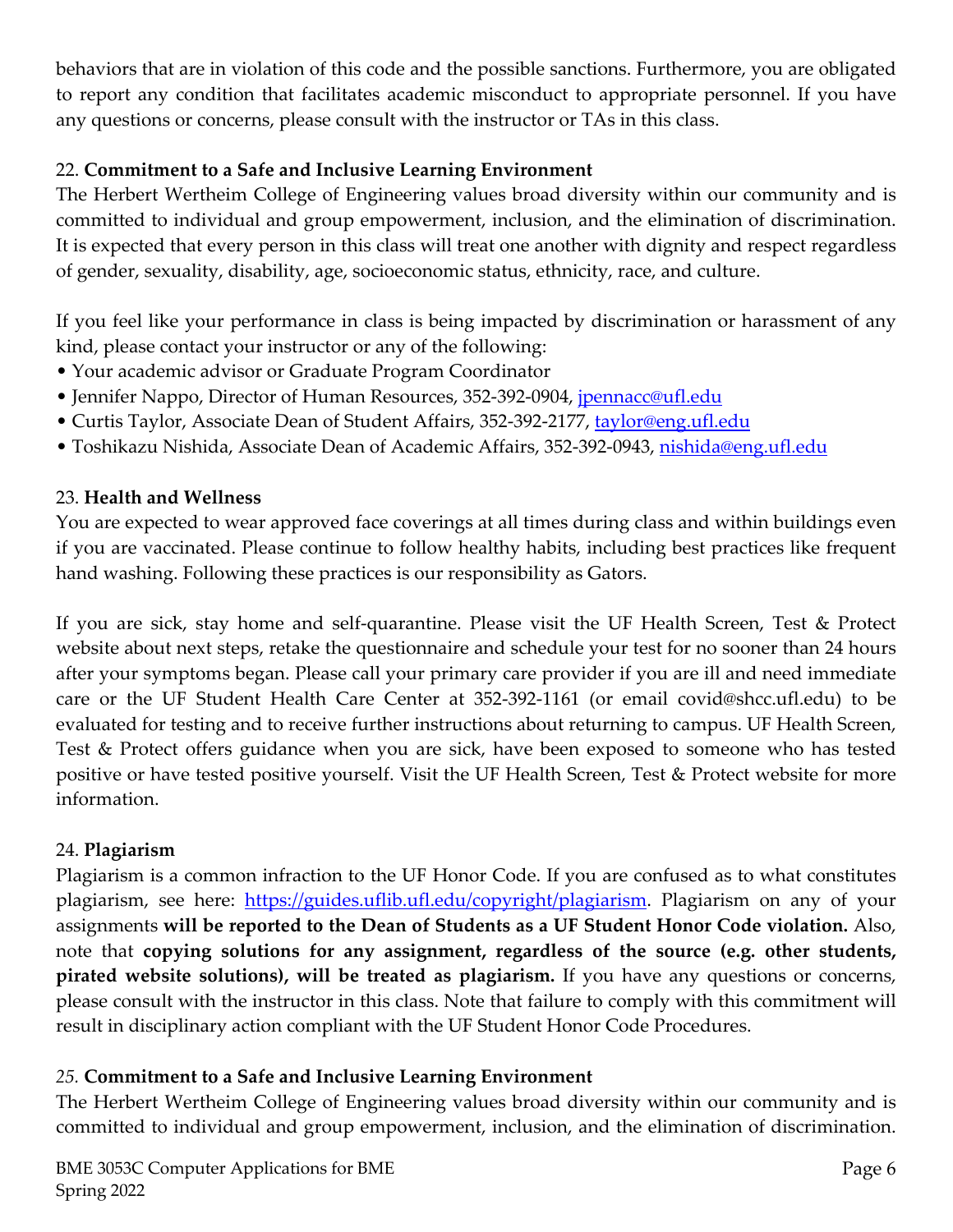It is expected that every person in this class will treat one another with dignity and respect regardless of gender, sexuality, disability, age, socioeconomic status, ethnicity, race, and culture.

If you feel like your performance in class is being impacted by discrimination or harassment of any kind, please contact your instructor or any of the following:

- Your academic advisor or Graduate Program Coordinator
- Robin Bielling, Director of Human Resources, 352-392-0903, rbielling@eng.ufl.edu
- Curtis Taylor, Associate Dean of Student Affairs, 352-392-2177, taylor@eng.ufl.edu
- Toshikazu Nishida, Associate Dean of Academic Affairs, 352-392-0943, nishida@eng.ufl.edu

#### *26.* **Software Use**

All faculty, staff, and students of the University are required and expected to obey the laws and legal agreements governing software use. Failure to do so can lead to monetary damages and/or criminal penalties for the individual violator. Because such violations are also against University policies and rules, disciplinary action will be taken as appropriate. We, the members of the University of Florida community, pledge to uphold ourselves and our peers to the highest standards of honesty and integrity.

#### 27. **Student Privacy**

There are federal laws protecting your privacy with regards to grades earned in courses and on individual assignments. For more information, please see: https://registrar.ufl.edu/ferpa.html

#### 28. **Online Course with Recorded Materials**

Our class sessions may be audio visually recorded for students in the class to refer back and for enrolled students who are unable to attend live. Students who participate with their camera engaged or utilize a profile image are agreeing to have their video or image recorded. If you are unwilling to consent to have your profile or video image recorded, be sure to keep your camera off and do not use a profile image. Likewise, students who un-mute during class and participate orally are agreeing to have their voices recorded. If you are not willing to consent to have your voice recorded during class, you will need to keep your mute button activated and communicate exclusively using the "chat" feature, which allows students to type questions and comments live. The chat will not be recorded or shared. As in all courses, unauthorized recording and unauthorized sharing of recorded materials is prohibited.

#### 29. **Campus Resources:**

*Health and Wellness* 

# **U Matter, We Care:**

Your well-being is important to the University of Florida. The U Matter, We Care initiative is committed to creating a culture of care on our campus by encouraging members of our community to look out for one another and to reach out for help if a member of our community is in need. If you or a friend is in distress, please contact **umatter@ufl.edu** so that the U Matter, We Care Team can reach out to the student in distress. A nighttime and weekend crisis counselor is available by phone at 352-392-1575. The U Matter, We Care Team can help connect students to the